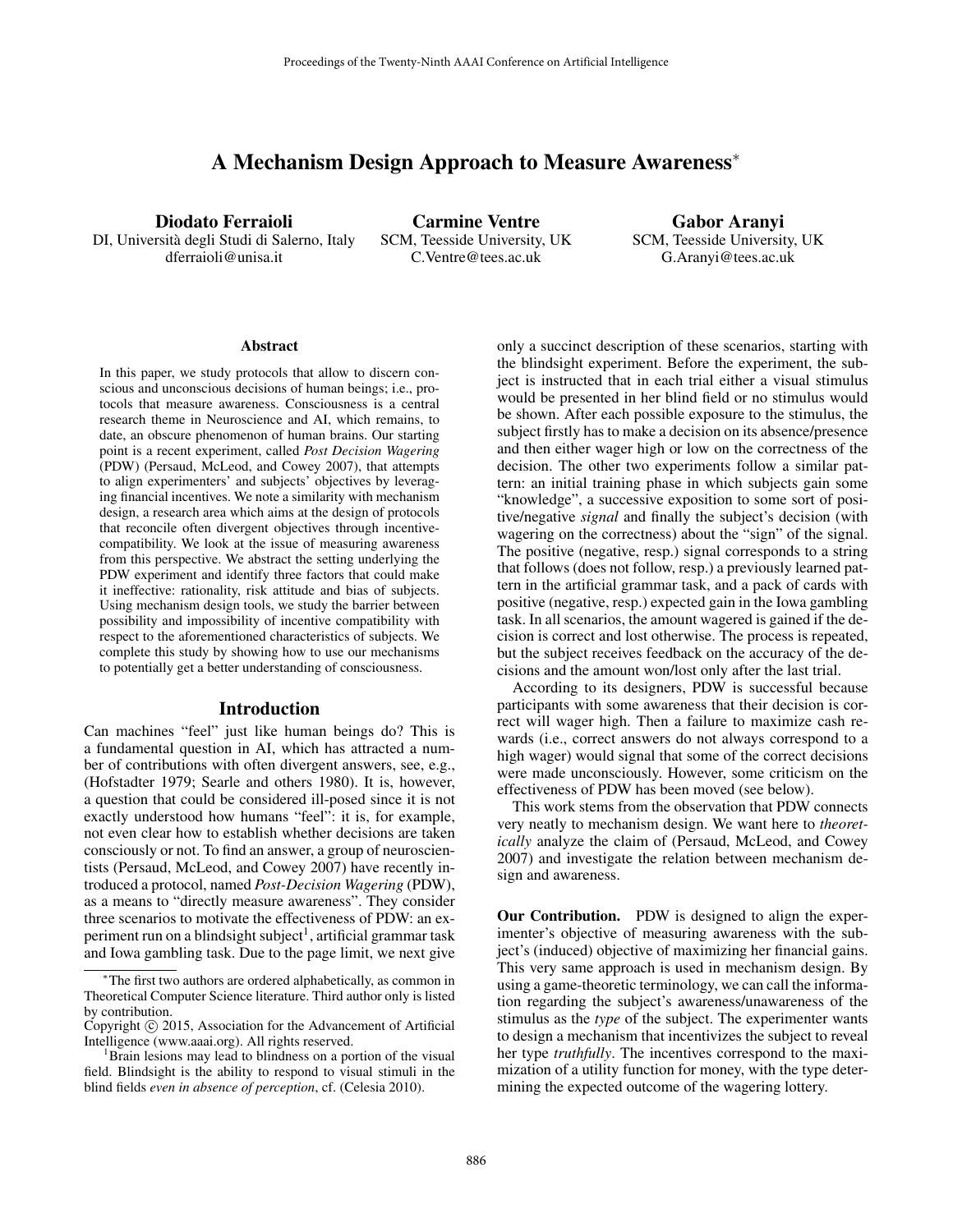This parallel seems to suggest that *rationality* is a fundamental assumption behind PDW just as it is for mechanism design. We then revisit the claim in (Persaud, McLeod, and Cowey 2007) and note that rationality might not be the only factor that influences the decision of the subject. We in fact identify other two factors of equal importance: *risk attitude* (how subjects evaluate probabilistic outcomes) and *bias* (external factors may induce the subjects to develop an expectation on the positivity/negativity of the signal in the next trial). Risk attitude and bias are these subjective features that have been often highlighted by psychologists and neuroscientists as unavoidable elements of the decision process (Green and Swets 1966). In particular, we prove that "PDW directly measures awareness" if and only if the subject is rational, risk-neutral (see below for a definition) and has no bias, thus formalizing the claim of (Persaud, McLeod, and Cowey 2007).

Given the limited scope of PDW's success, we then continue this study by investigating the existence of mechanisms with better properties. Towards this end, we consider direct revelation truthful mechanisms and therefore concentrate on mechanisms in which we have to incentivize the subject to report her true type. These declarations could be done through verbal reports (Cleeremans, Destrebecqz, and Boyer 1998; Shanks and St John 1994) or numerical confidence ratings (Dienes and Scott 2005). However, our interest is mainly theoretical and we do not imagine/propose to run these mechanisms in a real experimental setting. It is, however, worthwhile to study direct revelation mechanisms. Firstly, a good theory of mechanism design for awareness should provide fundamental insights into what can and cannot be done; by the revelation principle, this study can be restricted to direct mechanisms without loss of generality. Secondly, our results could serve as a natural starting point for the design of more practical protocols: the existence of a direct mechanism with the desired properties can foster neuroscience and AI experimenters to design new mechanisms with the same properties that only require indirect declaration of types and, thus, turn out to be more practical.

We begin by proving that there exists a truthful riskindependent mechanism, i.e., a mechanism which remains truthful for any possible risk attitude of the subject. As observed in (Clifford, Arabzadeh, and Harris 2008), truthfulness might be too weak a requirement in this context as the subject could make a declaration independent from the awareness itself that guarantees the same utility as the truthful declaration. We then look at the existence of strictly truthful mechanisms in which the utility is strictly maximized by truth-telling. We prove that there exists a strictly truthful mechanism which works under the assumption that the subject's risk attitude is known. We complement this positive result by showing that it is impossible to design a strictly truthful risk-independent mechanism. Our results highlight a trade-off between risk-independence and truthfulness, suggesting the use of one mechanism or the other depending on the priority between these requirements.

We then focus on the case in which the subject develops a bias during the several trials of the experiment. We prove that it is possible to induce the subject to truthfully report the presence/absence of bias. This can be useful for "filtering" experiments: only if the subject declares no bias, then we can adopt the above mechanisms to successfully measure the awareness. We also describe a realistic setting in which the rate of "no bias" reports can be carefully controlled.

Finally, we show how to use our results in the tentative to get a better grasp of how awareness arises.

Due to page limit, some proofs are omitted.

Related Works. Much of the related work in cognitive sciences criticizes PDW; these observations inform our work as we discuss below. Seth (2008) affirms that there is a fundamental flaw in the approach since "absence of evidence is not evidence of absence"; our mathematical model includes Seth's remark as a special case. Clifford, Arabzadeh, and Harris (2008) observe that for PDW "always bet high" maximizes the expected financial reward of the subject. They then note that PDW cannot measure awareness since this strategy is independent from the awareness. However, this is not entirely correct since "always bet high" is not the unique reward-maximizing strategy: "bet high when aware and low otherwise" achieves the same expected utility. Which reward-maximizing strategy will subjects play? This is debatable and motivates our quest for mechanisms with unique reward-maximizing strategies (i.e., strictly truthful mechanisms). According to (Schurger and Sher 2008), people exhibit loss aversion which could let them to wager low even when they are aware. This remark motivates our study of mechanisms that work for different levels of the subjects' risk attitude.

Related research topics include prediction markets and (market) scoring rules. While a similarity can be drawn with prediction markets (monetary value is given in both cases to private information/beliefs), the known manipulability of (market) scoring rules (Conitzer 2009) remains a fundamental difference. Proper scoring rules are instead quite similar to our truthful mechanisms. However, the main reason for which they do not correctly fit our setting is that they assume that the subject can always correctly describe the probability that the observed signal is positive. In our setting, instead, we consider also the case in which the granularity with which the subject describes her awareness is very gross-grained. With classical proper scoring rules, such as the spherical or Brier rule, it is not possible to incentivize subjects giving only gross-grained awareness descriptions to make the desired declarations. On the contrary, our payment rules can be seen as a proper scoring rule with the additional feature of working as desired also in this gross-grained setting.

# Preliminaries

Let us start by abstracting the setting underlying the PDW experiments, in order to theoretically analyze the properties of PDW and of the other mechanisms developed in this work. The setting involves two entities, an *experimenter* E and a *subject* S. After a suitable learning phase, the experimenter sends a binary signal to the subject. Here, we assume that  $s = 1$  corresponds to a positive signal (presence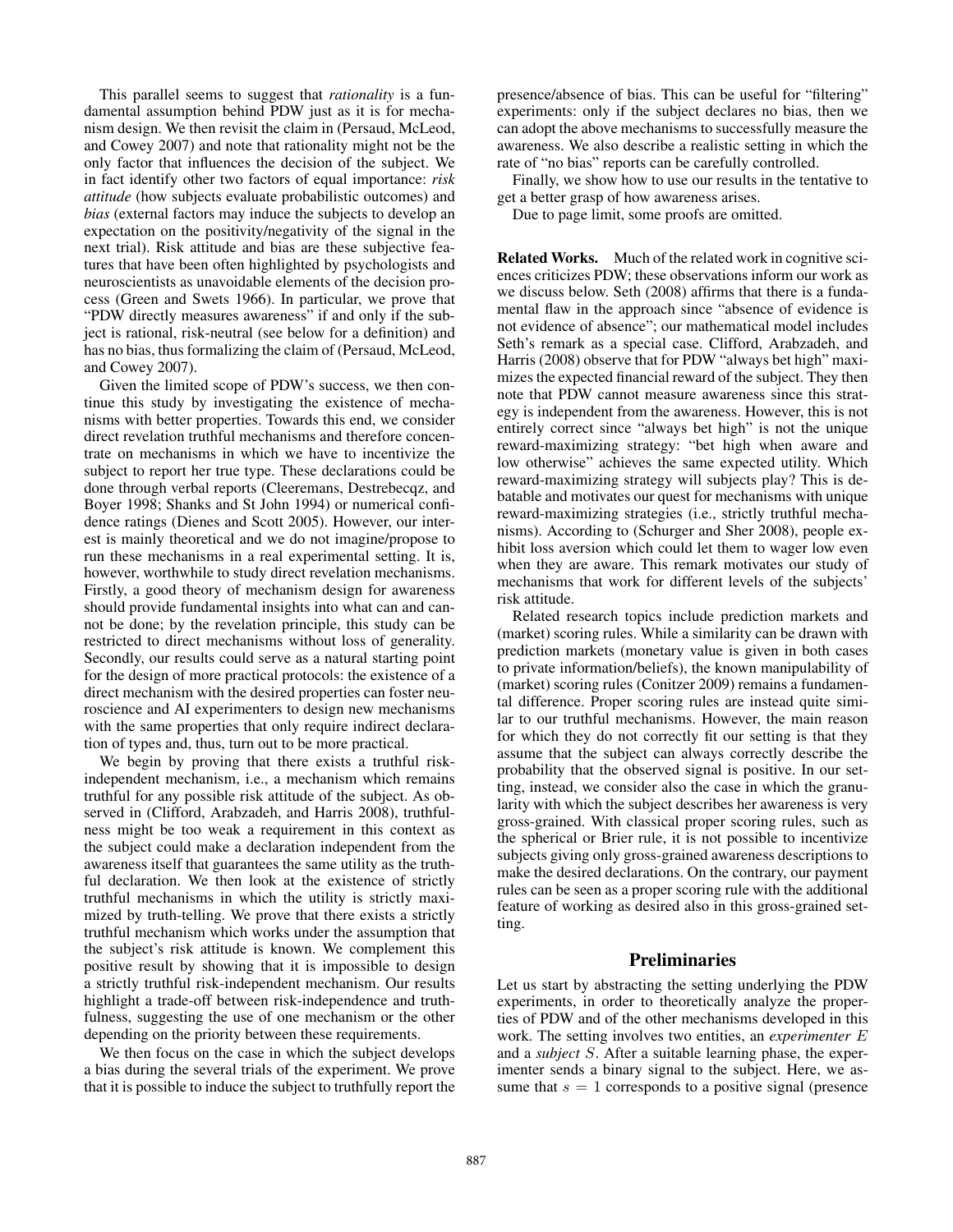of visual stimulus, a string following a pattern, a deck with positive gain) and  $s = 0$  corresponds to a negative signal. Upon the dispatch, and the possible reception, of the signal s, the subject develops a *conscious* awareness about the value of received signal, that we call *awareness level* of S and denote with  $\alpha_s$ . What values can  $\alpha_s$  take? The literature in neuroscience suggests the existence of three states: the subject can be "sure that the signal is 1", "sure that the signal is 0", or "have no clue". We then reserve three different values of  $\alpha_s$  for these states: 0 for awareness of signal 0, 1/2 for unawareness, and 1 for awareness of signal 1. Other choices would be feasible (e.g., we can use  $-1, 0, 1$ ). However, our choice can be easily extended in order to measure "strength of awareness", that is, to allow different and more fine-grained awareness levels, such as being "almost sure that the signal is 1". We indeed let  $\alpha_s \in [0, 1]$ , with the rationale that the closer to 0 (1, respectively) the awareness level is the more confident the subject is that the signal was negative (positive, respectively). We remark that the results in this paper hold whichever the granularity of the awareness level is.

We note that the awareness level depends on the received signal. This property allows us to meet the aforementioned Seth's critique (Seth 2008) that a subject cannot be aware of a negative signal ( $s = 0$ ). This is in fact a special case of our model, wherein  $\alpha_0 = 1/2$ . Note also that we do not make any assumptions on how the awareness level is generated in the subject brain (i.e., how it depends on the signal). This process is actually unknown and its understanding represents the ultimate goal of this line of research.

Mechanism Design. The goal of PDW and of the other protocols developed in this work is to "measure" the awareness level. In other words, we want to design a mechanism M that allows to measure  $\alpha_s$ , also called the subject's type in this context. For example, we might simply want to know whether  $\alpha_s \neq 1/2$  (i.e., there is some awareness of the signal) or aim to a much more granular knowledge and request to know the exact value of  $\alpha_s$ . The information that a mechanism wants to compute is modeled via a *choice function* that maps types into *outcomes*, more specifically,  $f: [0, 1] \rightarrow X$ , X denoting the set of allowed outcomes. For example, in the case in which we are only interested in distinguishing whether  $\alpha_s = 1/2$  or not, X might simply be  $\{0, 1\}$  and the choice function be  $f(1/2) = 0$ ,  $f(y) = 1$ for  $y \in [0, 1/2) \cup (1/2, 1]$ . Note that the outcome set X can contain monetary transfers (e.g., the wagers of PDW). Moreover, f might be a probabilistic function defining a probability distribution over X.

A subject of type  $t \in [0, 1]$  evaluates an outcome  $x \in X$ an amount  $u_t(x)$  called *utility* (or *valuation*). Since there is no intrinsic utility in being aware or unaware, when  $X$  is a set of monetary transfers, the utility of a subject does not depend on her type, i.e.,  $u_t(x) = x$  for all  $x \in X$ . In other words, the subject evaluates an outcome exactly the amount of money she receives or loses.

A *mechanism* M defines a set of strategies A for the subject and an *output function*  $g: A \rightarrow X$  specifying the output for each possible action chosen by the subject (as  $f, g$  might be a probabilistic function). A mechanism is said to *implement* in dominant strategies the choice function  $f$  if there exists  $a \in A$ , termed dominant strategy, s. t. (i)  $u_t(g(a)) \geq$  $u_t(g(a'))$  for all  $a' \in A$  *and* (ii)  $g(a) = f(t)$ , t being the type of the subject. Additionally, a mechanism is said to *strictly implement* in dominant strategies the choice function  $f$  if  $a$  is the unique dominant strategy. (In case of probabilistic functions, the requirement (i) must naturally hold in expectation over the random coin tosses of  $q$ .) By the revelation principle (Nisan et al. 2007), we can restrict our attention w.l.o.g. to the class of *direct revelation* mechanisms in which the domain  $A$  of the output function is exactly the type domain [0, 1]. (Mechanisms for which  $A \neq [0, 1]$  are instead called *indirect*.) In a direct mechanism, subjects can only declare types and strategizing equates to misreporting their true type. Therefore, the implementation concept of interest here is *truthfulness*, i.e., we are interested in mechanisms for which truth-telling is a dominant strategy. In the case in which truth-telling is the only dominant strategy, we say that the mechanism is *strictly truthful*.

We identify three factors that can influence the subject's utility and then fundamentally change her strategic behavior.

Rationality. A basic assumption in mechanism design and, more generally, social choice theory is that the subjects are rational, that is, they aim at their personal best outcome. By modeling personal preferences by means of money, this results in rational subjects being *utility maximizers*. When randomization is involved in the outcomes computation, it is usual to assume that subjects are *expected utility maximizers*.

Risk Attitude. The behavior of a subject can strongly deviate from the expected one when probabilistic outcomes (a.k.a., lotteries) are involved. In these cases, a fundamental role is played by the subject's *risk attitude*.

Two main definitions are known in economics literature to model people's attitude towards lotteries: expected utility theory, see, e.g., (Mas-Colell, Whinston, and Green 1995), and prospect theory (Kahneman and Tversky 1979). The former considers the subject's attitude to accept a bargain with uncertain reward rather than one with a certain, but possibly lower reward. It requires the existence of a *utility function for money* whose graph's curvature measures the risk attitude of the subject (wherein, concavity models risk aversion whilst convexity encodes risk seeking behavior). Prospect theory is, instead, a behavioral economic theory that states that people's risk attitude is based on the potential value of "losses" and "gains" rather than the final outcome.

Our definition of risk attitude is inspired by prospect theory and mainly motivated by the simplicity of the mechanisms considered in this work. A subject weights gains (e.g., a won PDW wager) with a factor  $\rho_w \geq 0$  and losses (e.g., a lost PDW wager) with a factor  $\rho_l > 0$ . So, if the subject can obtain a reward  $R$  with probability  $p$  and a loss  $L$ with the remaining probability  $1 - p$  then her utility will be  $\rho_w \cdot p \cdot R - \rho_l \cdot (1-p) \cdot L$ . To simplify algebraic manipulations, we rewrite the utility as  $\rho \cdot p \cdot R - (1 - p) \cdot L$ ,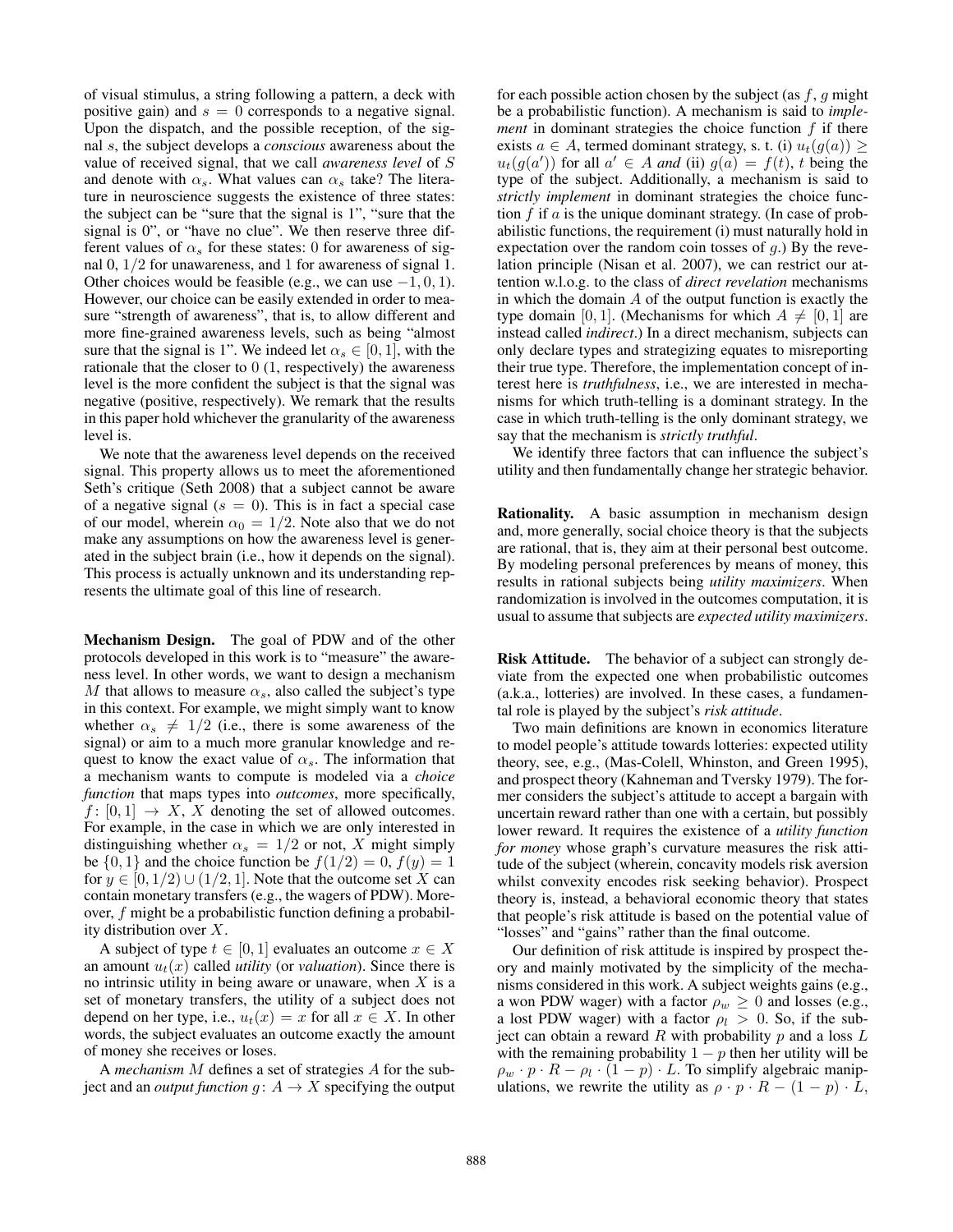where  $\rho = \rho_w / \rho_l$ . We call  $\rho$  the *risk attitude* of the subject. A mechanism is *risk-independent* if it is independent from the value of  $\rho$  (i.e., mechanism does not use the actual value of  $\rho$ ). Typically, three different risk attitudes are considered. When an individual tends to avoid losses, i.e.,  $\rho < 1$ , then we say she is *risk-averse* (or *risk-avoiding*). When the individual has  $\rho = 1$ , then we say she is *risk-neutral*. Finally, we say an individual is *risk-prone* (or *risk-seeking*) when  $\rho > 1$ .

Repeated Experiments and Bias. It should be noticed that the setting described above models only a single trial of a PDW experiment. This might look inadequate since the experiments use many trials. However, the utility of a subject for the whole experiment can be safely assumed to be the sum of the utility obtained at every single trial. (Note that we do not need a discount factor, since typically all the trials happen at around the same time.) Therefore, for our objectives it is enough to consider mechanisms for a sole trial.

Nevertheless, the fact that the trials are repeated adds some externalities we need to take into consideration. Indeed, a subject can use her knowledge of the previous trials to form a *bias* about the possible outcome, and, in turns, this bias can influence her decision. Note that, since no feedback and no money is given at any trial, there is no way for the subject to develop confidence or bias about (the correctness of) her awareness. Hence, we only consider bias as an expectation about the outcome of the next trial.

Different models, named *bias influence rules*, describe how the bias affects the subject's decision, e.g., (Chater and Oaksford 2008; Gal and Pfeffer 2008). Here, we assume a very general model: if outcome  $x$  has unbiased probability  $\pi$  of arising, then a subject with bias  $\beta$  will assign to x probability  $p_\beta(\pi)$ .

### Mechanisms that Measure Awareness

We begin by formally defining the choice function that we want to implement. Our aim is to distinguish whether the signal has been perceived with some awareness or not, i.e.  $\alpha_s \neq \frac{1}{2}$  or  $\alpha_s = \frac{1}{2}$ . For this reason, we need that  $f(x) \neq$  $f(1/2)$  for any  $x \neq \frac{1}{2}$ . Note that this defines an infinite family of functions, that we denote as *binary choice functions*.

Post-Decision Wagering. We now cast the PDW protocol in the mechanism design framework. The set of allowed outcomes is  $X = \{-H, -L, L, H\}$  with  $L < H$ . We can interpret  $X$  as possible amount of money received (when positive) or to pay (when negative). The utility that a subject of type t associates to an outcome  $x \in X$  is simply  $u_t(x) = x$ and is therefore independent from t.

PDW is an indirect mechanism with strategy set  $\{(b, w) \mid$  $b \in \{0, 1\} \wedge w \in \{L, H\}\}.$  Recall that in PDW if the experimenter's signal is  $s$ , then for an input action  $(b, w)$ , the wager w is won if  $b = s$  and lost otherwise, i.e.,  $g(b, w) = w$ if  $b = s$  and  $g(b, w) = -w$  otherwise. Therefore, PDW has a probabilistic output function g that on input the action  $(b, w)$ returns a lottery  $\lambda$ ;  $\lambda$  assumes value w with the probability of the event " $b = s$ " and value  $-w$  with the probability of the event " $b \neq s$ ".

Next theorem shows mathematically when the "informal" claim of (Persaud, McLeod, and Cowey 2007) is true.

Theorem 1. *PDW implements a binary choice function if and only if the subject is rational, risk neutral and has no bias on the outcomes.*

*Proof.* Let us start by proving the "if" direction. Specifically, we prove that PDW implements the following specific binary choice function:  $f(y) = \mathcal{D}^-(y)$  if  $y \in [0, 1/2)$ ,  $f(y) = U$  if  $y = 1/2$ , and  $f(y) = D^{+}(y)$  if  $y \in (1/2, 1]$ , where  $\mathcal{D}^+(y)$  ( $\mathcal{D}^-(y)$ , respectively) is a distribution which returns H with probability y  $(1 - y)$ , respectively) and  $-H$ with probability  $1 - y$  (y, respectively); U is, instead, the uniform distribution over  $\{L, -L\}$ .

Let us describe the expected utility of the subject for the PDW mechanism. By definition of PDW, we have  $u_{\alpha_s}(g(b, w)) = (-1)^{1-b} \cdot w \cdot \alpha_s + (-1)^b \cdot w \cdot (1 - \alpha_s),$ where we have used the assumptions that the subject is risk neutral and has no bias. Indeed, the subject's perceived probability that  $s = 1$  is exactly  $\alpha_s$ . Thus declaring  $(1, w)$  gives a reward of  $w$  with such a probability and a loss of  $w$  with the remaining probability, whereas declaring 0 just inverts rewards with losses. Note that, by rationality, the subject aims to maximize  $u_{\alpha_s}(g(b,w))$ . It is not hard to check that  $(1,H)$ is a dominant strategy and  $g((1, H)) = f(\alpha_s)$  if  $\alpha_s > \frac{1}{2}$ ;  $(0, H)$  is a dominant strategy and  $g((0, H)) = f(\alpha_s)$  if  $\alpha_s < \frac{1}{2}$ ; and, finally,  $(0, \overline{L})$  is a dominant strategy for  $\alpha_s = \frac{1}{2}$  with  $g((0, L)) = f(1/2)$ .

As for the "only if" direction, we first observe that if the subject is not rational, then PDW has no way to distinguish if the action played falls in the rational responses or the irrational ones. Hence, if, for example, the subject bets low, then for the experimenter it is impossible to distinguish if this behavior derives from the unawareness of the signal or from the inability to maximize utility.

If the subject has a bias  $\beta$  on the possible signal s, then her utility will differ. In details, now  $u_{\alpha_s}(g(b, w)) = (-1)^{1-b}$ .  $w \cdot p_{\beta}(\alpha_s) + (-1)^r \cdot b \cdot (1-p_{\beta}(\alpha_s))$ , where  $p_{\beta}(\alpha_s)$  represents the probability according to which the subject expects that  $s = 1$  as function of bias and awareness. Thus, the subject will answer according to this updated utility function. However, PDW has no way to learn  $\alpha_s$  from  $p_\beta(\alpha_s)$  and, hence, it is not possible to distinguish if a low bet corresponds to  $\alpha_s = 1/2$  or to  $p_\beta(\alpha_s) = 1/2$  but  $\alpha_s \neq 1/2$ .

If the subject is risk-averse, that is  $\rho_l > \rho_w$ , then there is no outcome that turns out to be "reserved" to  $\alpha_s = \frac{1}{2}$ . Indeed, subject's utility is now  $u_{\alpha_s}(g(b, w)) = (-1)^{1-b}$ .  $w\cdot\alpha_s\cdot\left(\rho_w/\rho_l\right)^b-(-1)^b\cdot w\cdot\left(1-\alpha_s\right)\cdot\left(\rho_w/\rho_l\right)^{1-b}$  . Thus, if  $\alpha_s \le \frac{\rho_w}{\rho_w + \rho_l}$ , then  $u_{\alpha_s}$  is maximized by declaring  $(0, H)$ , whereas for  $\frac{\rho_w}{\rho_w + \rho_l} < \alpha_s < \frac{1}{2}$ , the utility is maximized by declaring  $(0, \tilde{L})$ . Symmetrically, if  $\alpha_s \ge \frac{\rho_l}{\rho_w + \rho_l}$ , then  $u_{\alpha_s}$ is maximized by declaring  $(1, H)$ , whereas for  $\frac{1}{2} < \alpha_s < \frac{\rho_l}{\rho_w + \rho_l}$ , the utility is maximized by declaring  $(1, L)$ .

Finally, if the subject is risk-seeking, i.e.,  $\rho_l < \rho_w$ , then there is no outcome that is "reserved" to the case  $\alpha_s \neq \frac{1}{2}$ .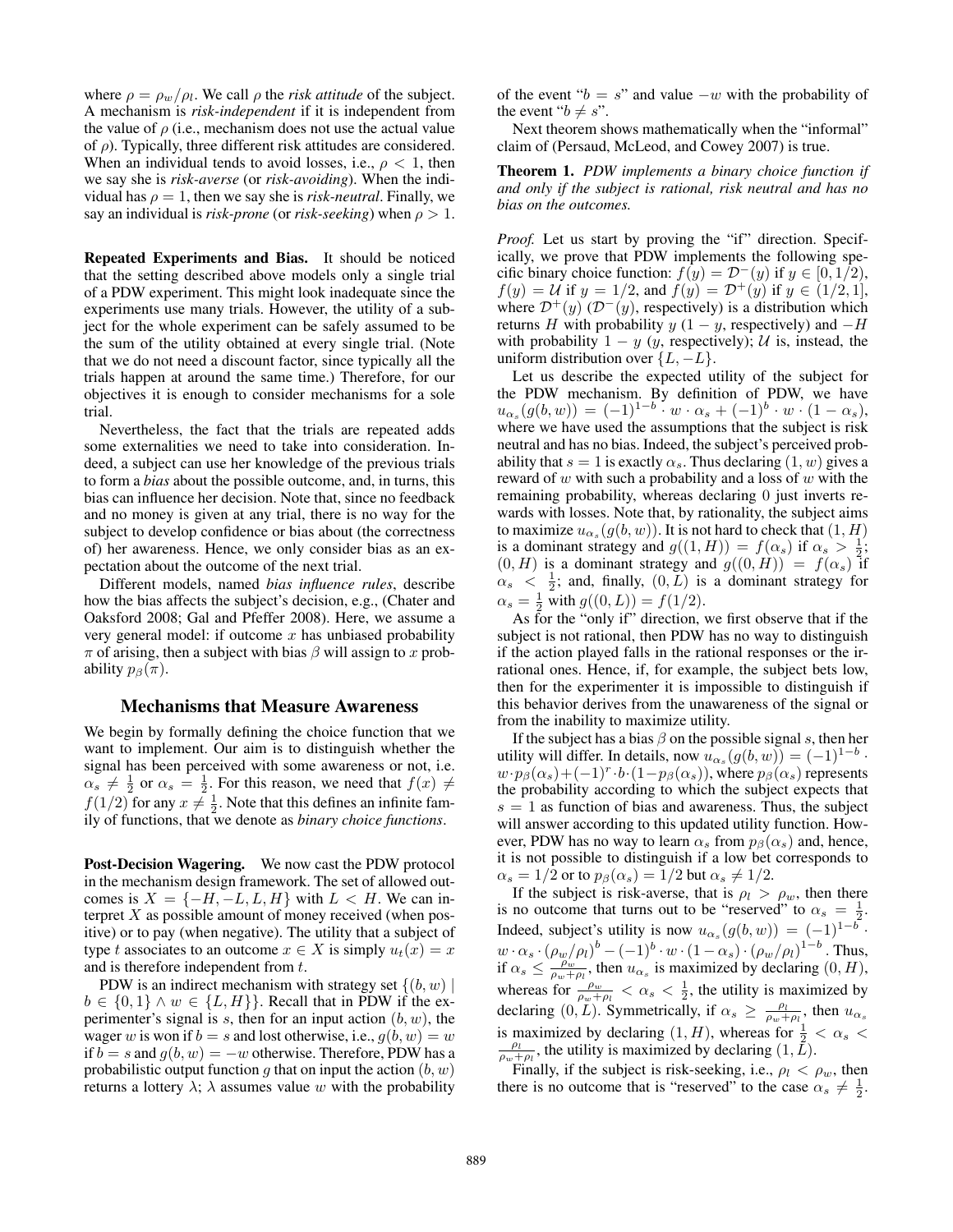Indeed, the subject's utility for  $\alpha_s = \frac{1}{2}$  is  $u_{\alpha_s}(g(b, w)) =$  $\frac{1}{2} \cdot w \cdot (\rho - 1)$ , which is maximized by declaring  $(1, H)$  or  $(0, H)$ . However,  $(1, H)$  is also the dominant strategy when  $\alpha_s = 1$  and  $(0, H)$  is dominant when  $\alpha_s = 0$ . П

A Risk-Independent Truthful Mechanism. Let us now consider direct revelation mechanisms and therefore focus on truthful implementations of choice functions. These mechanisms allow to implement a choice function that is more fine-grained than that of Theorem 1, as we will be able to "measure" all the possible values of awareness level and not just distinguish awareness from unawareness.

Let us now define the mechanism. For a number  $x \in$ [0, 1], we let  $I_x$  be 1 if  $x \ge 1/2$  and 0 otherwise. Our mechanism requires the subject to report a number  $x \in [0, 1]$ . The desideratum is that  $x$  is exactly the subject's awareness level. To this aim, the mechanism does the following: If  $I_x = s$ then the subject wins  $W$  otherwise she pays  $W$ , where  $W$  is any positive value. We call the mechanism D-PDW.

The utility that a subject of type t and risk attitude  $\rho$  attaches to the output of D-PDW, in input a declaration  $x$ , is then

$$
u_t(x) = (-1)^{1-I_x} \cdot W \cdot \rho^{I_x} \cdot t + (-1)^{I_x} \cdot W \cdot \rho^{1-I_x} \cdot (1-t).
$$

We want to prove that this mechanism gives the right incentives to the subject, that is, her utility is maximized when declaring her true type. Formally, we want to satisfy the following inequalities:  $u_t(t) \geq u_t(x)$  for all  $t, x \in [0, 1]$ . To prove this, we adopt the well-known cycle-monotonicity technique (Rochet 1987). We set up a weighted graph, called the *declaration graph*, associated to the algorithm above, with a vertex for each possible declaration, i.e., for each  $x \in [0, 1]$  and an arc between vertices x and y with weight  $\delta(x, y) = u_x(x) - u_x(y)$ , encoding the loss that a bidder whose type is x incurs into by declaring y. The following result relates the existence of negative edges in the declaration graph to the truthfulness of the algorithm.

Theorem 2. *(Rochet 1987) If the declaration graph associated to the algorithm does not have negative-weight edges then the algorithm is truthful. If the graph has only positiveweight edges then the algorithm is strictly truthful.*

By using this result, we can prove that D-PDW is truthful, regardless of the risk attitude of the subject.

Theorem 3. *D-PDW is a risk-independent truthful mechanism if the subject is rational and has no bias.*

*Proof.* Each edge of the graph associated to D-PDW has a non-negative weight. Indeed, for each  $t \leq \frac{1}{2}$ ,  $\delta(t, x) =$  $(\rho W(1-t) - Wt) - (\rho W(1-t) - Wt) = 0$  if  $x \le \frac{1}{2}$  and  $\delta(t, x) = (\rho W(1 - t) - Wt) - (\rho Wt - W(1 - t)) \geq 0,$ otherwise. The case for  $t > 1/2$  is symmetric and hence omitted. The theorem then follows from Theorem 2.  $\Box$ 

Strictly Incentivizing Truth-telling. PDW and D-PDW are not strictly truthful, a requirement that appears to be useful in this context. We build upon D-PDW in order to guarantee this property at the cost of losing risk-independence.

The new mechanism also requires, as D-PDW, the subject to report a number  $x \in [0,1]$ ; we let  $I_x$  denote the closest integer to  $x$  as above. Differently from D-PDW, rewards and losses here depend on the declaration. Specifically, the mechanism, that we call S-PDW, runs as follows: If  $I_x = s$ , then the subject wins  $W(x)$ , otherwise she pays  $\bar{L}(x)$ , where  $W(x) = \frac{3}{2}x^2 - x^3$  if  $x \ge \frac{1}{2}$  and  $W(x) = \frac{3}{2}(1-x)^2 - (1-x)^3$ , otherwise, and  $L(x) = x^3$ if  $x \ge \frac{1}{2}$  and  $L(x) = (1 - x)^3$ , otherwise.

The *utility* that a risk-neutral subject of type t attaches to the output of the algorithm above, in input a declaration  $x$ , is then  $u_t(x) = W(x) \cdot t - L(x) \cdot (1 - t)$  if  $x \ge 1/2$ , and  $u_t(x) = W(x) \cdot (1 - t) - L(x) \cdot t$ , otherwise.

Theorem 4. *If the subject is rational, risk neutral and has no bias then S-PDW is strictly truthful. Additionally, the subject never experiences negative utility by truth-telling.*

*Proof.* Fix  $t \geq \frac{1}{2}$ . By looking at its prime derivative,  $u_t(x)$ is increasing for  $x \in [1/2, t]$  and decreasing for  $x \in [t, 1]$ . Hence, for any  $x \geq 1/2$ , with  $x \neq t$ , we have  $\delta(t, x) =$  $u_t(t) - u_t(x) > 0$ . Similarly, it turns out that  $u_t(x)$  is increasing for  $x \in [0, 1/2]$ . Hence, for  $x < 1/2$ ,  $\delta(t, x) =$  $u_t(t) - u_t(x) > u_t(t) - u_t(1/2) = \frac{t^3}{2} - \frac{3t}{8} + \frac{1}{8} \ge 0$ . The case for  $t < \frac{1}{2}$  is symmetric and hence omitted.

Strict truthfulness then follows from Theorem 2 and the assumptions of rationality, risk neutrality and no bias.

The non-negativity of truth-telling subjects' utility follows from  $u_t(t) \geq \frac{\max\{t^3,(1-t)^3\}}{2} \geq 0$  for any  $t \in$ [0, 1].

Note that the values of functions  $W$  and  $L$  given above are only illustrative. There are indeed many other choices for these functions guaranteeing strict truthfulness.

The above mechanism works also in presence of a known risk attitude  $\rho$  by simply dividing the function W defined above by  $\rho$ . However, we might wonder if there is a mechanism that is able to strictly distinguish unawareness, i.e.  $\alpha_s = \frac{1}{2}$ , from awareness, i.e.  $\alpha_s \neq \frac{1}{2}$ , regardless of the specific value of  $\rho$ . Formally, we consider the question of whether it is possible to design a risk-independent mechanism that strictly implements a binary choice function. Next theorem shows that this is impossible.

Theorem 5. *There is no risk-independent mechanism that strictly implements a binary choice function.*

*Proof.* By the revelation principle, we can restrict our attention to direct mechanisms and strict truthfulness. According to (Blumrosen and Feldman 2006), since we would like to implement a binary choice function, we can assume that the subject has a restricted action space consisting only of  $t_{=}$ corresponding to  $\alpha_s = \frac{1}{2}$  and  $t \neq$  corresponding to  $\alpha_s \neq \frac{1}{2}$ . Since we are assuming risk independence, the only free parameters of the mechanism are the value 0/1 of the signal and the subject's declaration. Thus, for any subject's declaration  $x \in \{t_{\pm}, t_{\neq}\}\$ , we can have only two possible outcomes whose realization depend on s. So, let  $W_1(x)$  and  $W_0(x)$  denote the pair of outcomes corresponding to the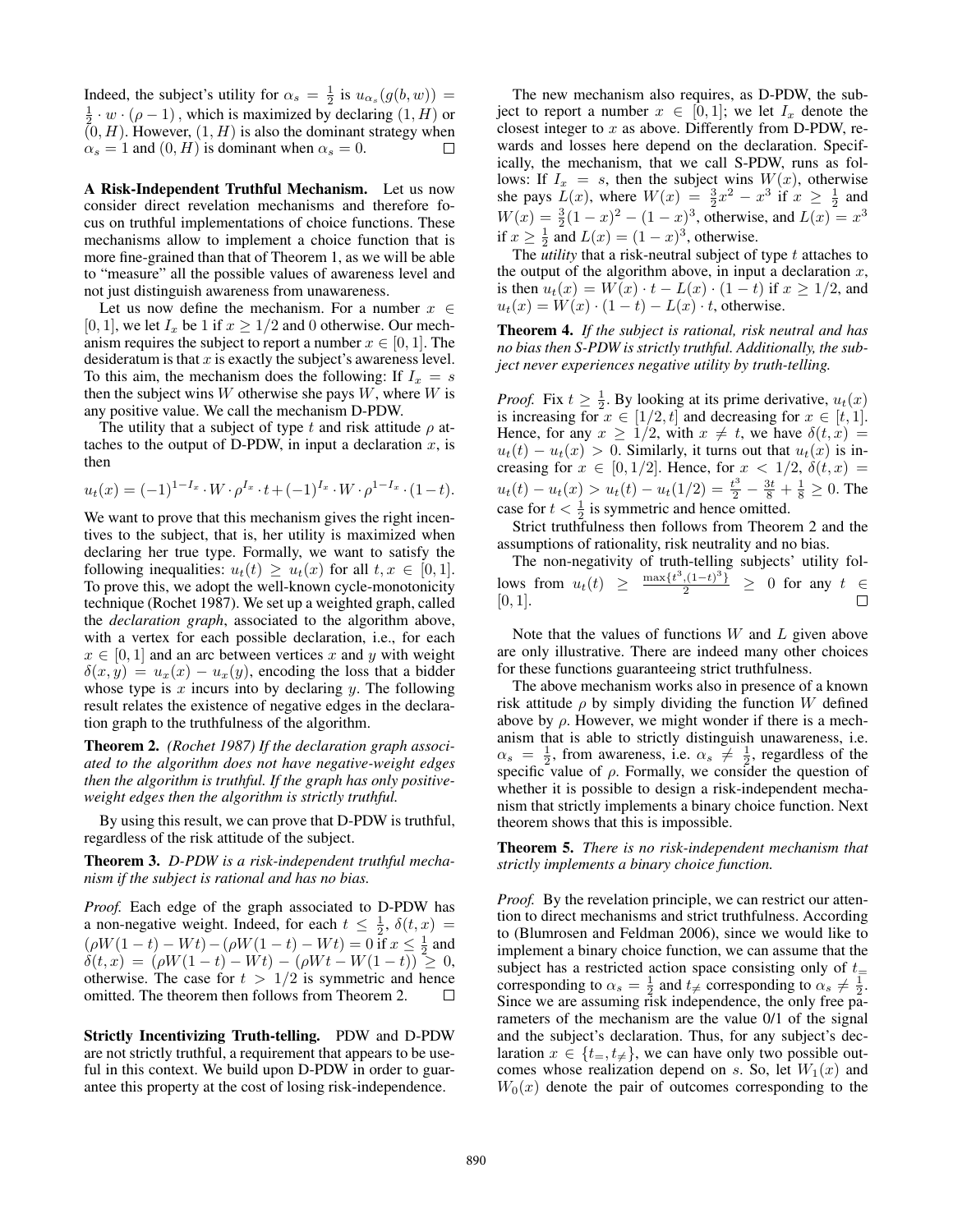declaration  $x$ . We can assume w.l.o.g. that the subject evaluates an outcome  $o$  exactly  $o$ . Thus, the expected utility of a subject with type t and risk attitude  $\rho$  in declaring x is  $u_t(x) = W_1(x) \cdot \rho \cdot p_t + W_0(x) \cdot (1 - p_t)$ , if  $W_1(x) \geq W_0(x)$ , and  $u_t(x) = W_1(x) \cdot p_t + W_0(x) \cdot \rho \cdot (1 - p_t)$ , otherwise, where  $p_t$  is the probability that the subject assigns to the signal being 1, i.e.,  $p_t = 1/2$  if  $t = t_$  and  $p_t \neq 1/2$  otherwise. (We make no assumption on  $W_1(\cdot)$  and  $W_0(\cdot)$  and we leave to the bigger of the two the role of rewards.)

Assume that  $W_1(t_{=}) \geq W_0(t_{=})$  and  $W_1(t_{\neq}) \geq W_0(t_{\neq}).$ Then, by strict truthfulness, it must be that  $W_1(t_+) \cdot \rho \cdot \frac{1}{2}$  +  $W_0(t_+) \cdot \frac{1}{2} > W_1(t_+) \cdot \rho \cdot \frac{1}{2} + W_0(t_+) \cdot \frac{1}{2}$  and  $W_1(t_+) \cdot \rho \cdot p_t +$  $W_0(t_+) \cdot (1-p_t) > W_1(t_-) \cdot \rho \cdot p_t + W_0(t_-) \cdot (1-p_t)$ . Let us set  $\Delta_1 = W_1(t_+) - W_1(t_+)$  and  $\Delta_0 = W_0(t_+) - W_0(t_-)$ . Then, we must have  $\Delta_1 > \frac{1}{\rho} \Delta_0$  and  $\Delta_1 < \frac{1-p_t}{\rho \cdot p_t} \Delta_0$ . Since, by risk independence, both  $\Delta_1$  and  $\Delta_0$  cannot depend on  $\rho$ , it is impossible to satisfy both these conditions for any possible value of  $\rho$ . E.g., consider  $\Delta_0 > 0$  and  $\rho \ge \rho_{\min}$ , for some  $\rho_{\min} > 0$ . The above two inequalities yield  $\rho^{-1} <$  $\Delta = \frac{\Delta_1}{\Delta_0} < \frac{1-p_t}{\rho \cdot p_t}$ . Now, it is either that  $\Delta \geq 1/\rho_{\min}$  (in which case, the r.h.s. inequality is false for  $\rho \geq \frac{1-p_t}{p_t} \rho_{\min}$ ) or  $\Delta < 1/\rho_{\min}$  (l.h.s. inequality false for  $\rho = \rho_{\min}$ ).

Similar arguments work if we invert the order between  $W_1(t_+)$  and  $W_0(t_-)$  or between  $W_1(t_+)$  and  $W_0(t_+)$ .

Dealing with Bias. We start by showing that the same ideas underlying the mechanisms described above can be reused for providing us an useful tool for handling bias on its own.

Lemma 1. *There is a truthful mechanism according to which a rational subject declares exactly her own bias. Moreover, if the risk attitude of the subject is known, the mechanism can be made strictly truthful.*

*Proof.* Consider D-PDW where  $x$  is the reported bias instead of the reported awareness level. We assume to run the mechanism before the actual trial (i.e., before that the experimenter sends the signal to the subject). As mentioned above, we delay the payment to just after the experiment. Since the bias is reported before the signal is sent and, hence, before the awareness level is generated, the subject's utility depends only on her real bias  $t$ , possibly different from the declared bias  $x$ , and not on the awareness level. That is  $u_t(x) = (-1)^{1-I_x} Wt + (-1)^{I_x} W(1-t)$ . The result then follows from Theorem 3. By using S-PDW in place of D-PDW, Theorem 4 proves strict truthfulness. П

For sake of readability let us distinguish the application of the D-PDW mechanism for the bias from the one for the awareness level, by naming the former as BD-PDW and the latter as AD-PDW. It looks then natural to sequentially compose BD-PDW and AD-PDW to have successful experiments also in presence of bias. Unfortunately, this does not work without further assumptions. Indeed, as described above, the utility that the subject attaches to AD-PDW in presence of bias  $\beta$ , does not depend only on the awareness level  $\alpha_s$ , but it is a function  $p_\beta(\alpha_s)$  of both the awareness level and the bias. Thus, when we assume bias is present,

AD-PDW cannot be able to learn the awareness level, but just the output  $p_\beta(\alpha_s)$  of the bias influence rule, from which it may be not possible to know the awareness level.

For example, if the bias influence rule is given by an average of awareness level  $\alpha_s$  and bias  $\beta$  weighted by weights  $w_{\alpha_s}$  and  $w_{\beta}$ , i.e.,  $p_{\beta}(\alpha_s) = \frac{w_{\alpha_s} \alpha_s + w_{\beta} \beta}{w_{\alpha_s} + w_{\beta}}$ , then the composition of the two mechanisms only allows to known  $\beta$  and  $w_{\alpha_s} \alpha_s + w_{\beta} \beta$  $\frac{\alpha_s \alpha_s + w_\beta \beta}{w_{\alpha_s} + w_\beta}$ . But this is not sufficient to extract  $\alpha_s$ . However, if the experimenter knows how the subject mixes her prior knowledge with the awareness, then we can compose the mechanisms, and we have the following theorem.

Theorem 6. *If the bias influence rule is known, then there is a truthful mechanism for measuring awareness of rational subjects. Moreover, if also the risk attitude is known, the mechanism can be made strictly truthful.*

The theorem above replaces the assumption of no bias with the knowledge of the bias influence rule. Thus, it is natural to ask whether we can weaken the latter requirement or completely remove it.

Our idea is to have some control on the external environment so to "guide" the subject's bias towards situations that we know how to handle. In the following, we give a result following this line of thought.

Assume that the bias is simply a measure of the unpredictability of the next output. Formally, consider the binary string representing the values 0/1 of the signal in the previous trials of the experiment. Then, we assume the bias depends only on some randomness measure of this string (there are a plenty of them, some of theoretical flavor, such as the Kolmogorov complexity, and some using statistics, such as frequency tests). Thus, we expect that no bias exists when the input string is evaluated as being random, whereas bias is likely to arise when it appears to follow some pattern, and thus it is likely for the subject to predict the next output.

However, it is possible to prove that a string taken uniformly at random will be evaluated as random regardless of the randomness measure we are considering. More specifically, by a simple counting argument, any randomly selected string of n bit will have Kolmogorov complexity at least  $n-c$ , for some  $c < n$ , with probability at most  $1-2^{-c}$ . Since any randomness measure must be bounded from below by Kolmogorov complexity (i.e. strings with high Kolmogorov complexity should be declared random by any randomness test) then the result can be extended as desired.

Theorem 7. *If the experimenter chooses the signal uniformly at random and the subject bias depends only on some randomness measure on the outputs of previous trials, then there is a truthful mechanism for measuring awareness in a rational subject that works for almost any experiment with high probability. If also the risk attitude of the subject is known, the mechanism can be made strictly truthful.*

# Learning How the Awareness Arises

Assume there is a discrete probability distribution  $D<sub>s</sub>$  such that, ceteris paribus, the awareness level of the subject when she receives the signal s is  $\alpha$  with probability  $D_s(\alpha)$ . Can we then learn  $D_s$ ? That is, can we learn how often (and how